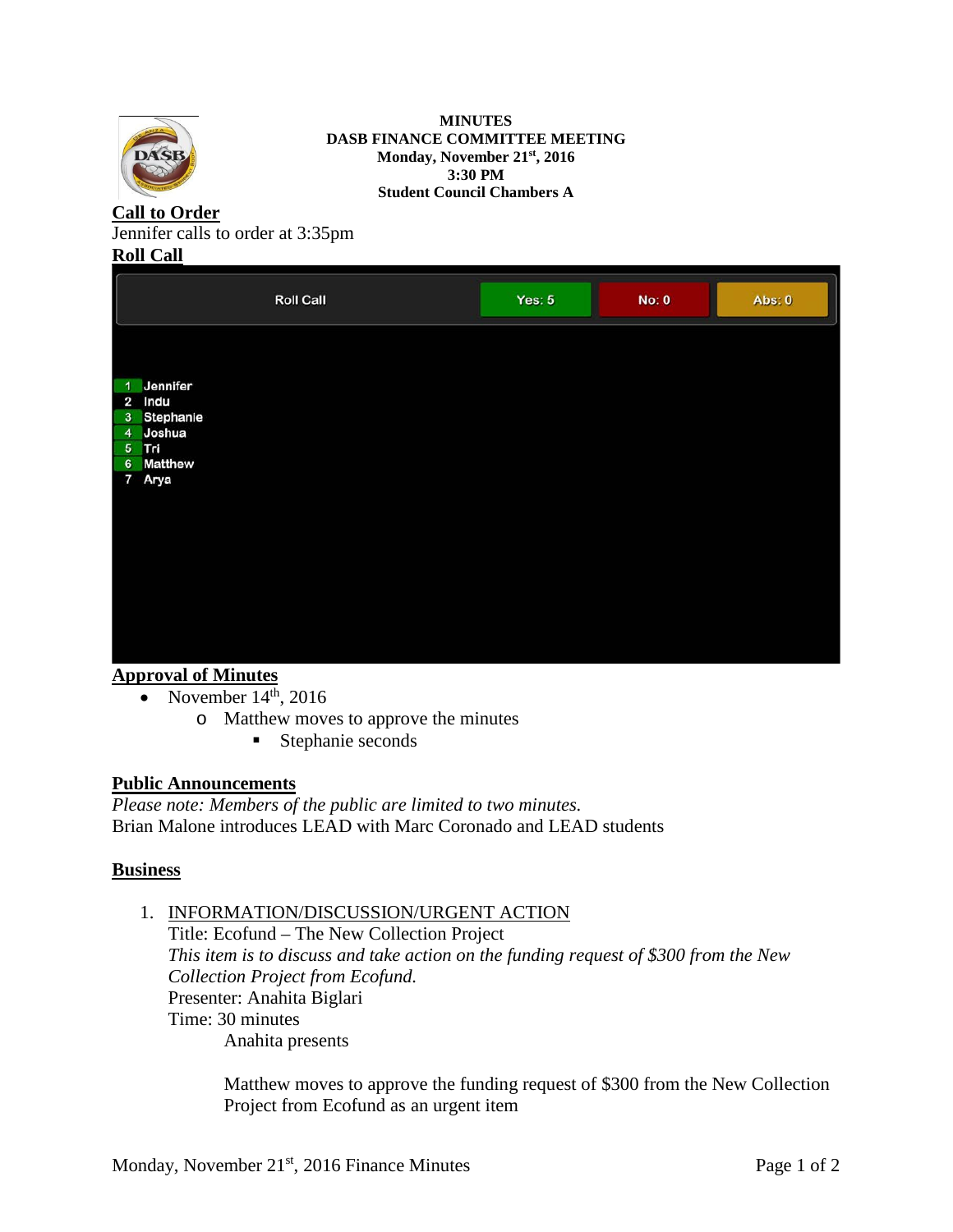#### Stephanie seconds

### Stephanie moves to end discussion Tri seconds

#### Roll Call vote



**Motion passes**

### 2. INFORMATION/DISCUSSION/URGENT ACTION

Title: Ecofund – Water Usage Project *This item is to discuss and take action on the funding request of \$200 from the Water Usage Project from Ecofund.* Presenter: Andrew Salinas Time: 30 minutes Andrew presents

Stephanie moves to approve the funding request of \$200 from the Water Usage Project from Ecofund as an urgent item Tri seconds

Stephanie moves to end discussion Matthew seconds

Roll Call vote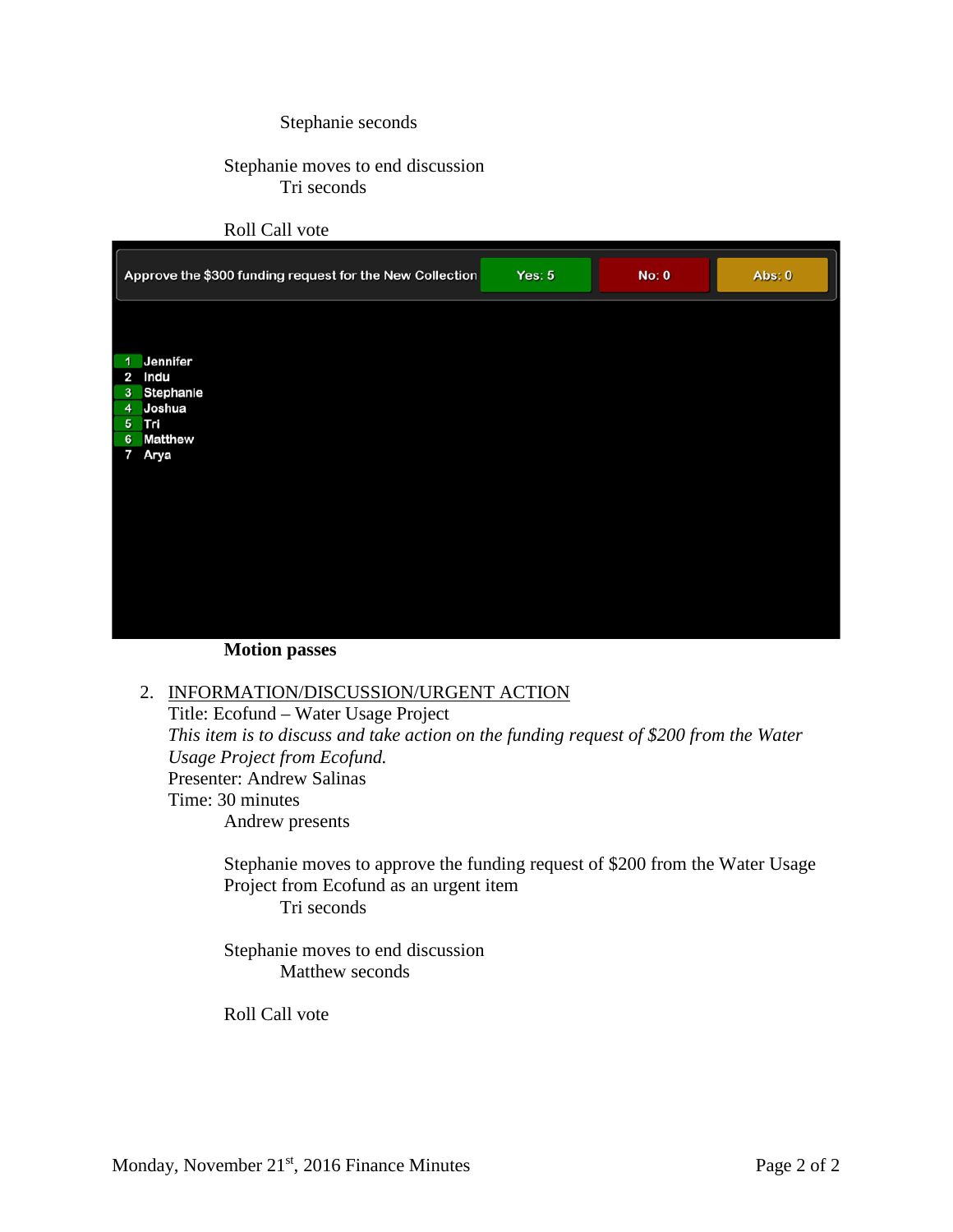|                         | Approve the \$200 funding request for the Water Usage P | Yes: $5$ | No: 0 | Abs: 0 |
|-------------------------|---------------------------------------------------------|----------|-------|--------|
|                         |                                                         |          |       |        |
| $\blacktriangleleft$    | Jennifer                                                |          |       |        |
| $\mathbf{3}$            | 2 Indu                                                  |          |       |        |
|                         | Stephanie<br>4 Joshua                                   |          |       |        |
|                         | 5 Tri                                                   |          |       |        |
| 6                       | <b>Matthew</b>                                          |          |       |        |
| $\overline{\mathbf{z}}$ | Arya                                                    |          |       |        |
|                         |                                                         |          |       |        |
|                         |                                                         |          |       |        |
|                         |                                                         |          |       |        |
|                         |                                                         |          |       |        |
|                         |                                                         |          |       |        |
|                         |                                                         |          |       |        |
|                         |                                                         |          |       |        |
|                         |                                                         |          |       |        |
|                         |                                                         |          |       |        |

#### **Motion passes**

#### 3. INFORMATION/DISCUSSION/URGENT ACTION

Title: Ecofund – Solar Umbrella Project *This item is to discuss and take action on the funding request of \$3,600 from the Solar Umbrella Project from Ecofund.* Presenter: Dylan Russo Time: 30 minutes Dylan presents

Stephanie moves to approve the funding request of \$3,300 from the Solar Umbrella Project from Ecofund as an urgent item Tri seconds

Stephanie moves to end discussion Josh seconds

Roll Call vote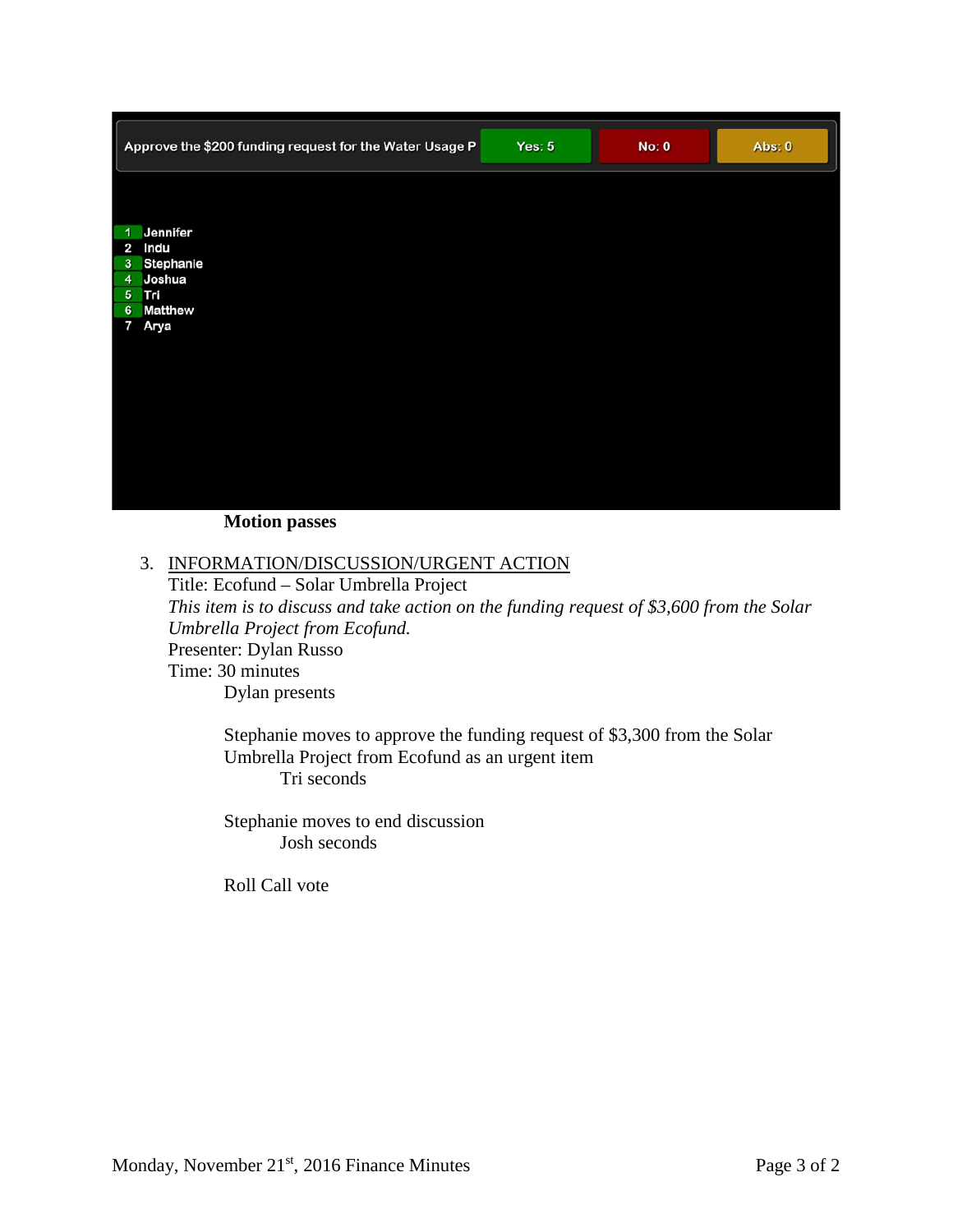| Approve the \$3,300 funding request for the Solar Umbrel | Yes: $5$ | No: 0 | Abs: 0 |
|----------------------------------------------------------|----------|-------|--------|
|                                                          |          |       |        |
| Jennifer<br>$\overline{1}$                               |          |       |        |
| 2 Indu<br>3 Stephanie                                    |          |       |        |
| 4 Joshua                                                 |          |       |        |
| 5 Tri                                                    |          |       |        |
| <b>Matthew</b><br>$6\phantom{1}6$                        |          |       |        |
| $\overline{7}$<br>Arya                                   |          |       |        |
|                                                          |          |       |        |
|                                                          |          |       |        |
|                                                          |          |       |        |
|                                                          |          |       |        |
|                                                          |          |       |        |
|                                                          |          |       |        |
|                                                          |          |       |        |
|                                                          |          |       |        |
|                                                          |          |       |        |

**Motion passes**

Stephanie moves to move item 5 before item 4 Josh seconds, no objections

Stephanie moves to recess for 5 minutes No seconds

4. INFORMATION/DISCUSSION Title: Police Fees *This item is to discuss the Police fees.* Presenter: Matthew Zarate Time: 30 minutes Matthew presents

#### 5. INFORMATION/DISCUSSION/ACTION

Title: Developing Budget 46 *This item is to discuss and develop a new budget for Fund 46.* Presenter: Jennifer Tanko Time: 30 minutes Stephanie moves to postpone the item until next week Josh seconds, no objections

Roll Call vote